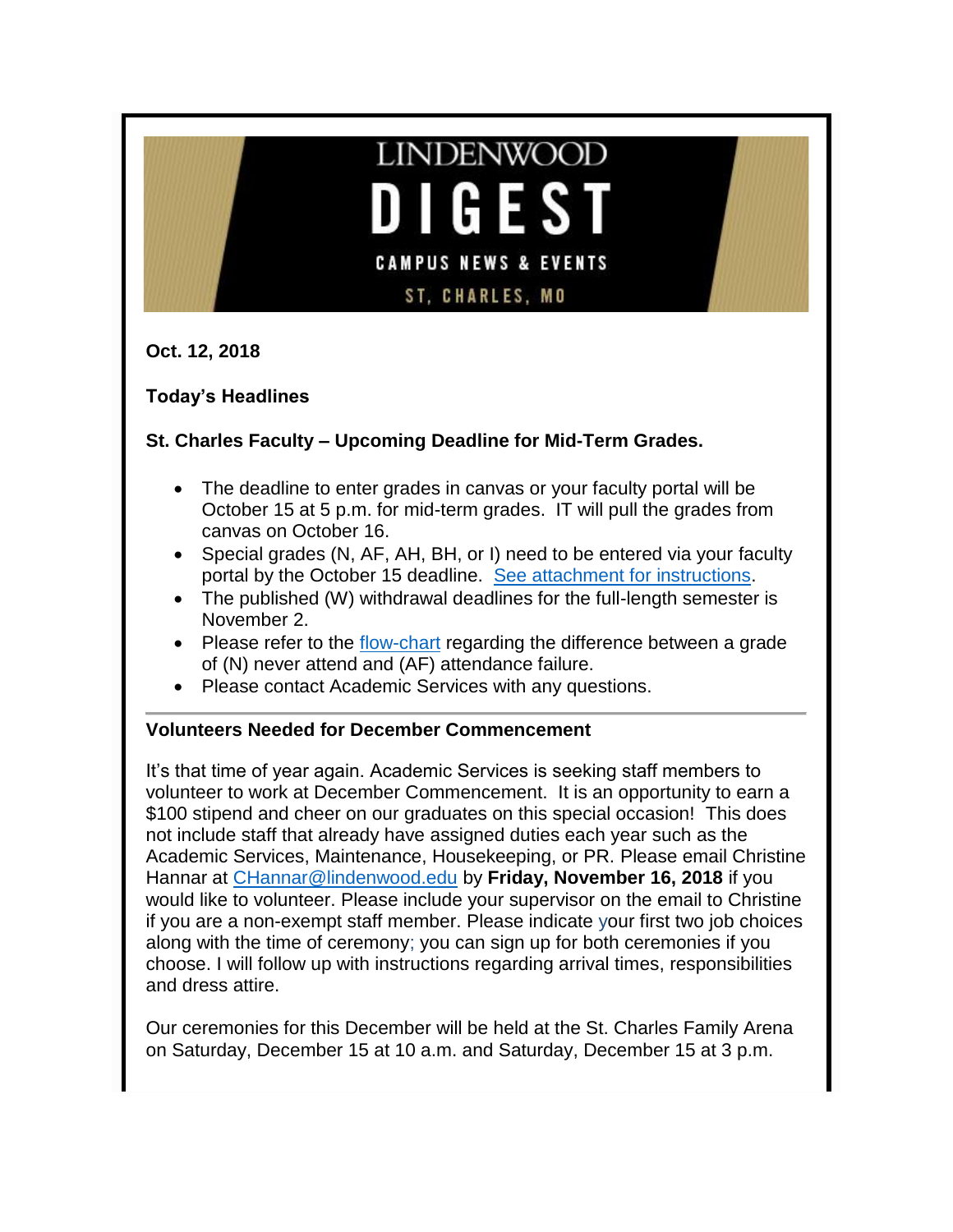- Five Positions for student check-in table greeting students, giving them their name card and possible honors cords, directing them to the student line-up area
- 10 positions for 10 a.m. & 18 for 3 p.m. Positions for student line-up area – greeting students, reviewing name card with line-up information and directing the students to their specific area, assisting graduate students with hoods
- 15 flags march into the arena with major flags at the beginning of the ceremony
- Four positions for programs greet guests and hand out programs
- Two positions for VIP parking

# **Nominations Needed for the Collegiate Leadership Competition**

Nominate a deserving student leader for the 2019 Collegiate Leadership Team! The Collegiate Leadership Competition team is comprised of student leaders who will meet weekly throughout the Spring semester to practice and develop their leadership skills through challenging and engaging activities. They will then travel at the end of March to compete in the Collegiate Leadership Competition in Kansas City against other universities from across the region. Our 2018 teams brought home awards for Overall Champions and Team Results Champions last year! Please send nominations to Rachael Heuermann at [rheuermann@lindenwood.edu.](mailto:rheuermann@lindenwood.edu)

# **School of Arts, Media and Communications Performances**

There are so many wonderful performances coming up from the School of Arts, Media, and Communications, mark your calendars and get your tickets today! All faculty and staff receive two FREE tickets to any event produced by the Theatre, Music, and Dance Programs with a valid university ID. Visit [LUBoxOffice.com](http://www.lindenwood.edu/j-scheidegger-center-for-the-arts/) for complete details or call the box office at 636-949-4433.

[All My Sons](http://felix.lindenwood.edu/newsletter/2018_10/allmysons.jpg) | The Emerson Black Box Theater | October 12-13, 7:30 p.m. [Mary Poppins](http://felix.lindenwood.edu/newsletter/2018_10/poppins.png) | The Lindenwood Theater | November 1-3, 7:30 p.m. [The Fall Dance Concert](http://felix.lindenwood.edu/newsletter/2018_10/dance.jpg) | The Lindenwood Theater | November 8-10, 7:30 p.m. [The Fall Music Series](http://felix.lindenwood.edu/newsletter/2018_10/music.png) | The Emerson Black Box Theater | November 12-18 | Times Vary

# **Economic Education Center Celebrates Official Launch**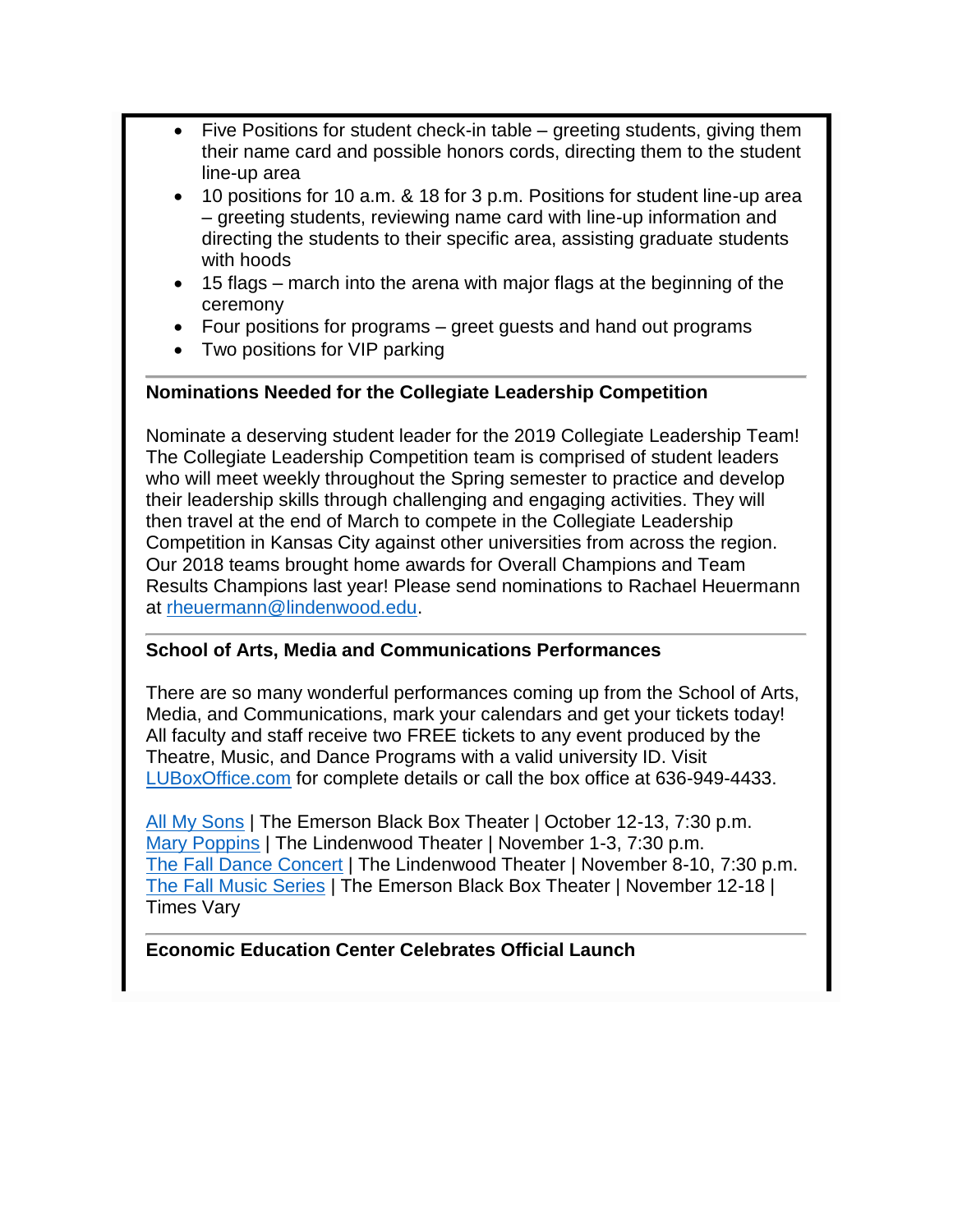

Lindenwood University celebrated the official launch of its [Economic Education](http://www.lindenwood.edu/academics/centers-institutes/economic-education-center/)  [Center \(EEC\)](http://www.lindenwood.edu/academics/centers-institutes/economic-education-center/) on October 9. The EEC represents a growing partnership between the School of Education and the Hammond Institute for Free Enterprise in the Plaster School of Business & Entrepreneurship. Attendees included Lindenwood administrators, faculty, staff,

and students; local educators; community partners, and other supporters.

According to Dr. Tawni Hunt Ferrarini, the Robert W. Plaster Professor of Economic Education, the EEC serves to help advance economic and financial literacy through professional development for K-16 educators, student programs, the distribution of educational resources, community outreach, fundraising, and scholarship. Dr. Ferrarini directs the Economic Education Center.

For more information, please contact the Economic Education Center at 636- 949-4160, via email at [EEC@lindenwood.edu](mailto:EEC@lindenwood.edu) or visit online at [www.EconEd.Center.](http://www.econed.center/)

*Pictured left to right:* Dr. Roger Ellis, dean of the Plaster School of Business & Entrepreneurship; Dr. Howard Wall, director of the Hammond Institute for Free Enterprise; Dr. Tawni Hunt Ferrarini, director of the Economic Education Center; Anthony Sanders, financial representative with Northwestern Mutual, Lindenwood University alumnus, and financial education advocate; Dr. Anthony Scheffler, dean of the School of Education; and Dr. Michael Shonrock, president of the Lindenwood University System.

**Assessment Tip of the Week: "Speaking to Students about Assessment: Exercise Science's Assessment Tour"** 

Guest Contributor: Jessica Randolph, Assistant Dean, Health Sciences

Good assessment practice occurs when we set program benchmarks aligned with learning outcomes, collect data, and use the data to inform the decisionmaking process. Good assessment is happening all across campus and many program improvements have been made as a result of this process. [Read more](http://felix.lindenwood.edu/newsletter/2018_10/tip_1012.pdf)

**Assessment Champion Awards to Lindenwood Faculty**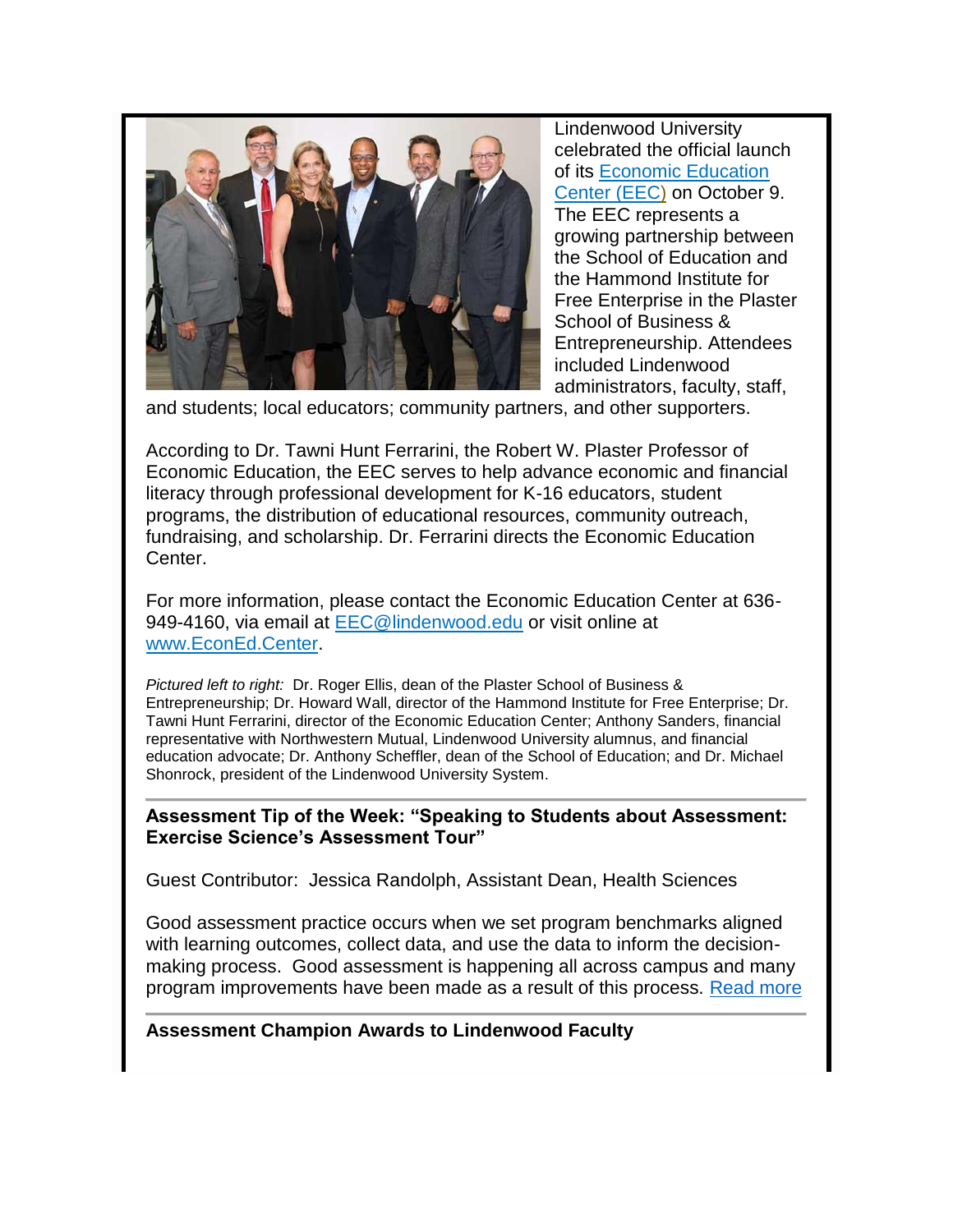

Each year, the Assessment Committee at Lindenwood University, through a nomination process, recognizes its faculty and staff who have made a significant contribution toward promoting continuous improvement through assessment with the presentation of an "Assessment Champion Award." On October

10, at the St. Charles faculty meeting, ten faculty members received one of these awards for their assessment efforts during the 2017-18 academic year. The recipients were:

- Bob Steffus, School of Education
- James Hutson, School of Arts, Media, and Communications
- Meri Marsh, School of Humanities
- Tom Godar, School of Health Sciences
- Mira Ezvan, Plaster School of Business & Entrepreneurship
- Amanda Aldridge, School of Education
- Areerat Kichkha, School of Accelerated Degree Programs
- Sarah Patterson-Mills, School of Education
- Jessica Randolph, School of Health Sciences
- Geremy Carnes, School of Humanities

In addition to a certificate of recognition, each recipient received a copy of an assessment book by George Kuh and associates, titled *Using Evidence of Student Learning to Improve Higher Education.* Recipients will also have their names permanently noted on the Assessment Website. Congratulations to all of these faculty members! Thank you for all you do!

# **Tobacco-Free Policy**

This is a friendly reminder that Lindenwood University is a tobacco-free campus. As per the Employee Guidebook, pps. 40-41,

Lindenwood University is committed to providing a healthy working and learning environment for the entire campus community. The purpose of this policy is to reduce harm from tobacco use and secondhand smoke, provide an environment that encourages individuals to be tobacco-free, reduce health insurance and health care costs, and promote a campus culture of wellness. Therefore, Lindenwood University establishes the following smoking policy for all facilities, campus areas and university owned property or vehicles where services are carried out or offered. All university students, employees, contractors, and visitors are subject to these regulations.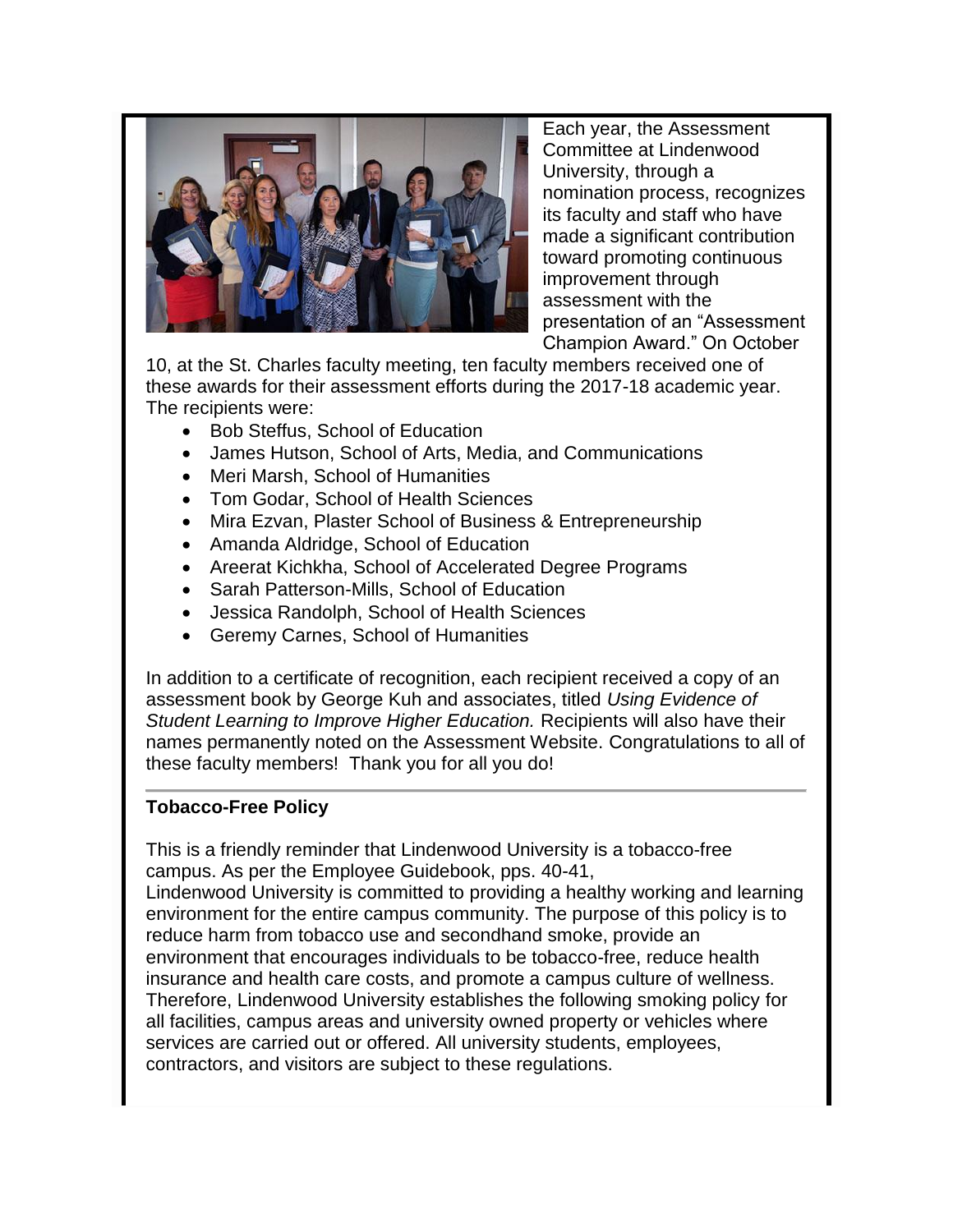1. Tobacco includes but is not limited to cigarettes, cigars, pipes, water pipes (hookah), electronic cigarettes, smokeless tobacco, snuff, chewing tobacco and any non-FDA approved nicotine delivery device.

2. Adherence to this policy is the responsibility of all members of the university community. It is expected that students, faculty, staff, University affiliates, contractors and visitors to campus will comply with this policy. Members of the university community are to respectfully inform others about the policy to ensure compliance. Primary enforcement of this smoking policy will be the responsibility of those persons who head individual units, departments, buildings, student housing units, those who supervise personnel, Public Safety personnel, and other designees.

#### **Study Volunteers Needed**

[Healthy male participants between 18 and 50 years of age are needed](http://felix.lindenwood.edu/newsletter/2018_10/research.pdf) to complete a research study in the Exercise and Performance Nutrition Laboratory to study the absorption pattern of different amino acids. More information can be gathered from contacting Richie Stecker at [rstecker@lindenwood.edu.](mailto:rstecker@lindenwood.edu)

# **Cernik Publishes Two Articles**



Joseph Cernik, Professor of Political Science, recently published two articles. "Communist Infiltration and Donald Trump: The Movies Meet Reality" is available in *[The Artifice](https://the-artifice.com/donald-trump-movies-communism/)*, an online magazine. Submissions are reviewed and vetted by the magazine's editors. Cernik first published with the magazine last summer and both of his pieces have received numerous readers' comments.

Cernik's second piece, "Watching TV News

Coverage of Middle East Affairs: Sunni-Shia Differences Matter and a Public not Knowing this will affect how the United States Plans for any Future Involvement in that Region," was published in *[The Social Science Research](https://papers.ssrn.com/sol3/papers.cfm?abstract_id=3260913)  [Network](https://papers.ssrn.com/sol3/papers.cfm?abstract_id=3260913)* (SSRN). A previous piece Cernik published with SSRN, "Guns, Campus, and the Courts," received national attention and was referred to in a Utah State Senate race.

#### **Homecoming Drivers Still Needed**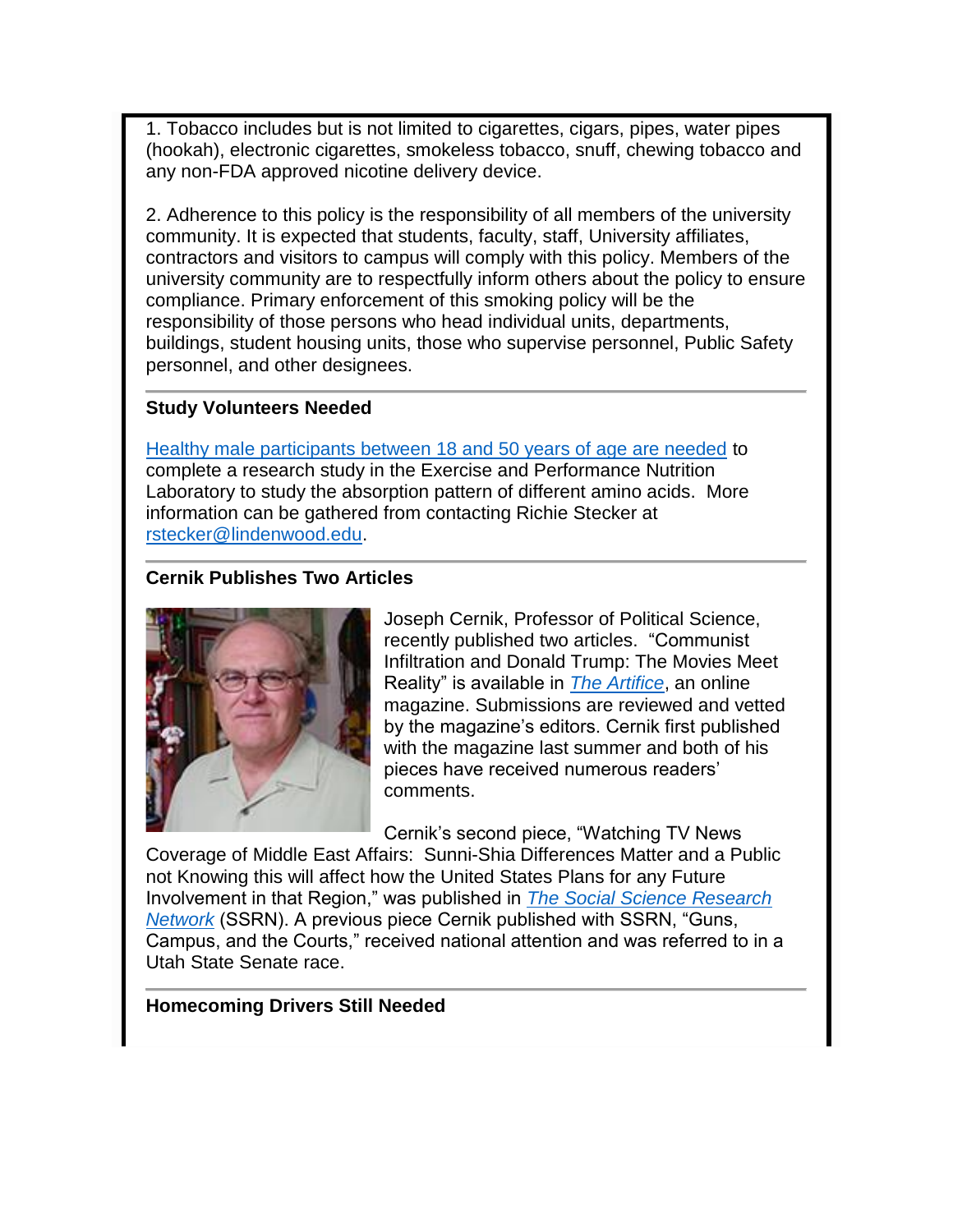

The Homecoming Committee is still in need of a couple drivers for the Homecoming Parade taking place on Saturday, Oct. 20, from 10:30 - 11:30 a.m.

Please contact Nikki Cornwell at [ncornwell@lindenwood.edu](mailto:ncornwell@lindenwood.edu) if you are available to drive. Thank you!



# **Post an Item in The Digest**

If you want to post an item in The Digest, send an email with the information, copy, and any images or attachments to [LUDigest@lindenwood.edu.](mailto:LUDigest@lindenwood.edu) Submit your items **no later than Monday at noon** for the **Tuesday** edition and **Thursday at noon** for the **Friday** edition.

#### **Recent Editions**

[The Digest archive](http://www.lindenwood.edu/about/digest-archives/)

[Belleville Digest archive](http://www.lindenwood.edu/belleville/about/lindenwood-belleville-digest-archives/)

# **Events and Deadlines**

- **Through October: Phishing Contest: Submit your phishy emails to**  [PhishingAlerts@lindenwood.edu.](mailto:PhishingAlerts@lindenwood.edu) Winner receives a Starbucks gift card
- **Through October:** [Register for Intramural Leagues](http://www.imleagues.com/lindenwood)
- **Through Fall:** [Academic Technology Workshops](http://felix.lindenwood.edu/newsletter/2018_08/fallstaffcatalog.pdf)